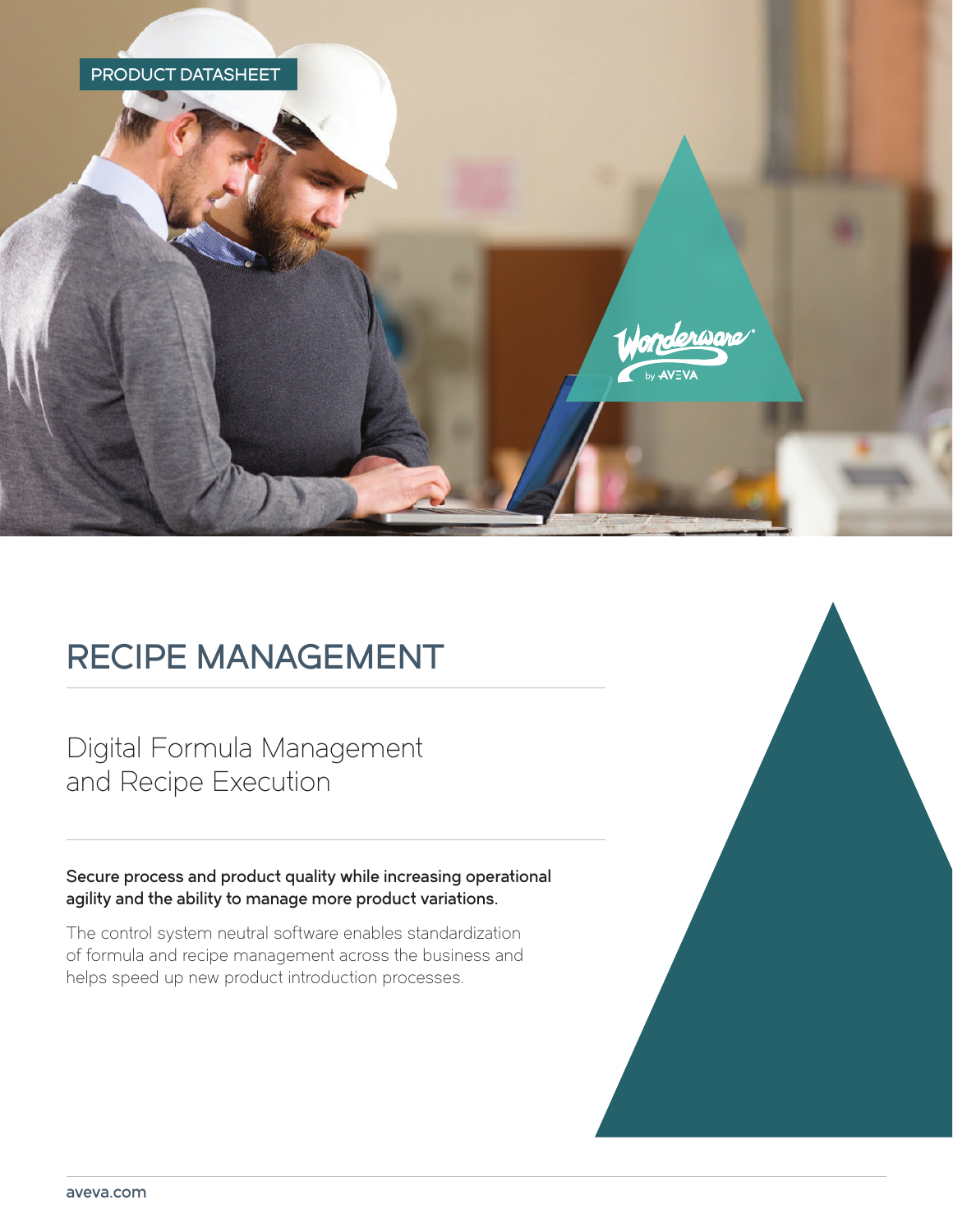### Summary Overview

Simplify recipe optimization, deployment, adaption and execution in manufacturing operations with a commercial off-the-shelf formula and recipe management software. Electronic recipe management secures consistency in product quality and increases efficiency through automation of equipment setup processes and recipe execution. The automation system neutral software enables standardization and central management of product formulations for use in multiple production locations and is designed for operational team collaboration to adopt new recipes faster.

### Business Value

Increase business agility by managing more product variation with reliable consistency and quality, and the ability to take new products to market faster.

### **Benefits**

- Reduce machine setup and changeover times
- Consistent batch to batch production results
- Improve operational performance and flexibility
- Reduce risks of managing product variation
- Improve productivity and quality with reports and records of execution history
- Lower cost of compliance with electronic change and execution history, including electronic signatures
- Facilitate standardization of recipe management to improve the new product introduction process
- Fast time to value with rich out of the box functionality
- Reduce total cost of ownership with a web based application architecture

Effective formula and recipe management connects the world of product development with the people and systems operating production equipment on the plant floor.

Scalability for Formula or Recipe management:

- Formula Management and Download, enables fast and consistent equipment set up – the key to flexibility for many CPG or Food and Beverages manufacturing processes.
- Recipe Management and Execution, provides automation and repeatability of recipe execution on production units, work cells or production lines for batch oriented and hybrid processes.

The web based application and user interface empowers collaboration across R&D, process engineering and shop floor operations on desktop, HMI and mobile devices.

Connect to any control system through integration with System Platform, powered by Wonderware or OPC UA (DA spec) support

This unique approach provides recipe agility and process and product quality, and helps to reduce the number of systems used for recipe management in plants today.

#### $\mathbb{R}$  $\Box$ 色  $\mathbf{f}_{\mathbf{u}}^{\mathbf{u}}$ Formula Template tPackaging 2 of 2 Formulas  $\vert \vee$ Current Parameter ௴  $\overline{\rho}|T$ Parameter Data Type Default Va EngRef epPackagingMair Ealty **FRMT123**  $\begin{picture}(130,10) \put(0,0){\line(1,0){10}} \put(15,0){\line(1,0){10}} \put(15,0){\line(1,0){10}} \put(15,0){\line(1,0){10}} \put(15,0){\line(1,0){10}} \put(15,0){\line(1,0){10}} \put(15,0){\line(1,0){10}} \put(15,0){\line(1,0){10}} \put(15,0){\line(1,0){10}} \put(15,0){\line(1,0){10}} \put(15,0){\line(1,0){10}} \put(15,0){\line($

2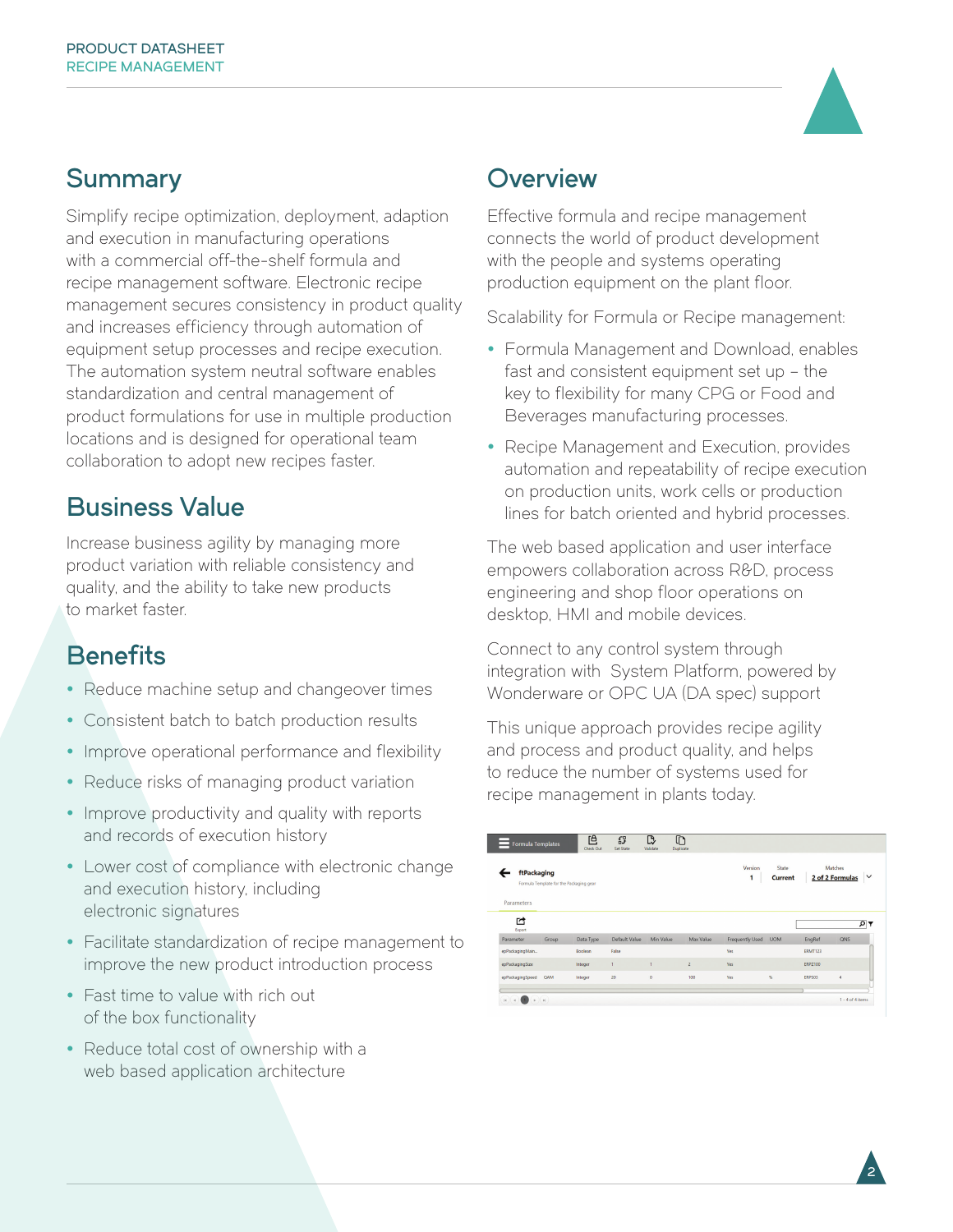

## Formula Management and Download

A formula template defines a set of parameters with default values. Parameter extensions are offered to extend the default parameter structure by adding columns for individual needs.

Users can quickly generate formula variations by saving formula instances with specific parameter values. Changes made to a formula template will be populated to unmodified (default) parameter values in its formula instances.

Equipment contains a set of related parameters and is managed as part of the systems equipment model. Equipment parameters are mapped to control systems variables and IO through Wonderware System Platform or OPC UA.

Formula download is easy, using the web based user interface. Operators assign a formula by browsing and selecting from a list of available formula instances for specific equipment. Operators can then review the assigned target values, adjust them within given limits, and download the formula to the connected automation system.

An electronic record is automatically created for each formula download, documenting the parameter values and when configured - the electronic signatures provided, for example when changing default values, or downloading a formula.



#### Recipe Management and Execution

Recipe management and execution adds the ability to create procedures defining the order in which capabilities are executed in a recipe. A capability is a generic item that can be used across any equipment that features a specific functionality. Manual capabilities are available for manual entry and acknowledgment.

A recipe template contains the defined procedure and a mapped formula template, associating formula parameters with capability parameters.

A recipe is derived from a recipe template by selecting a specific formula instance. Recipes define the make of a product using a defined procedure with a set of product specific parameter values.



To execute a recipe an operator simply assigns a recipe to equipment and starts, monitors and controls the execution. Parameter values can be adjusted within the defined limits either prior to a recipe start or even prior to a capability being executed.

The recipe procedure is coordinated with the control system using a state interface that can be configured to provide full alignment with ISA-88 standards.

 $\mathbf{3}^{\mathsf{T}}$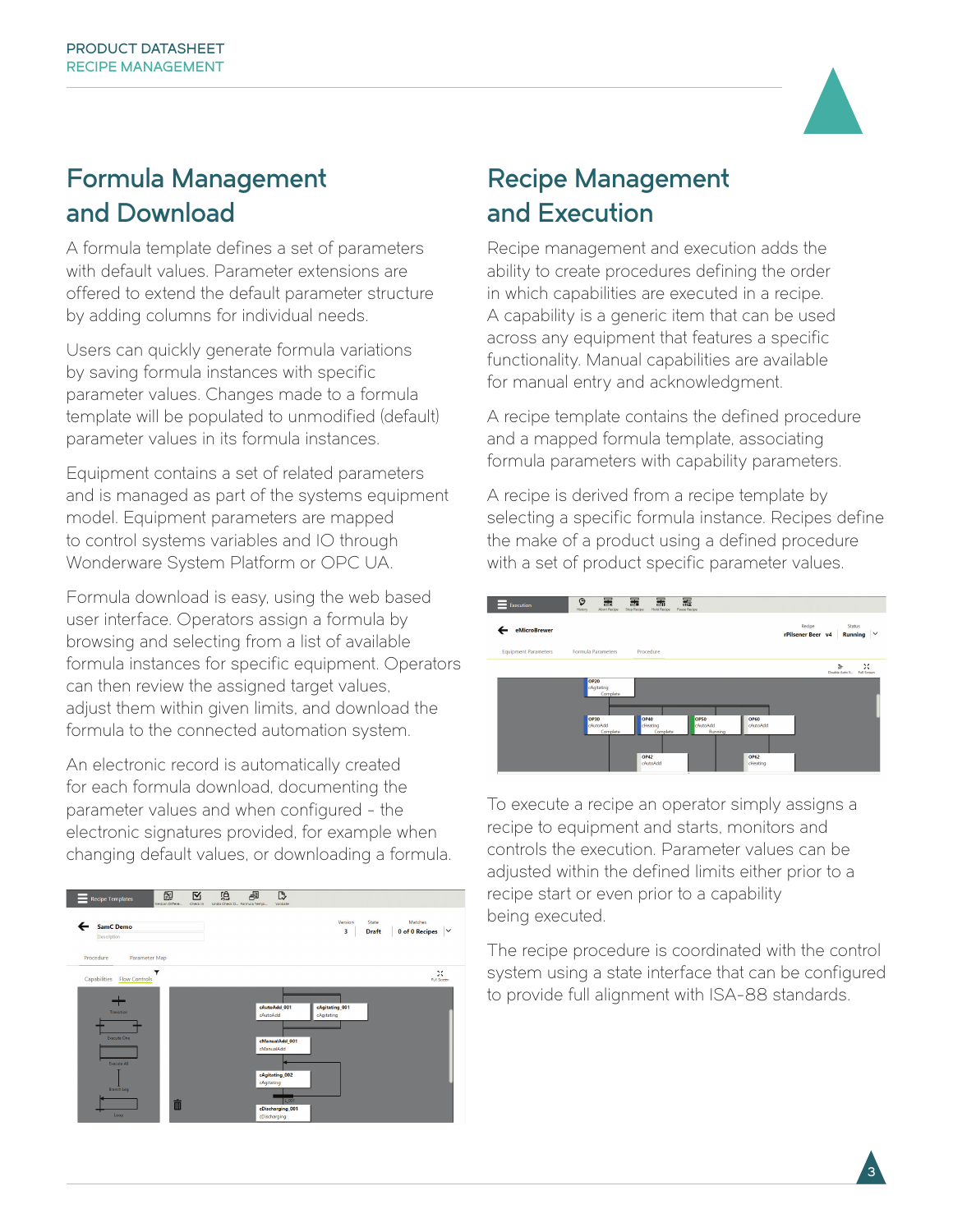

4

## Role-based Security and Electronic Signatures

The software includes the configuration of users and user groups with individual permissions for viewing, editing and downloading formulas or execution through the provided user interface. Electronic signatures (done by / check by) including optional comment enforcement for actions are available to facilitate implementations that comply with life science industry regulations such as FDA 21 CFR Part 11 or cGMP guidelines (EudraLex Vol. 4 Annex 11).

| Done By/Check By Setti                      |                                 |                                                                  |                       |  |
|---------------------------------------------|---------------------------------|------------------------------------------------------------------|-----------------------|--|
| Б<br>Update                                 | $\boldsymbol{\omega}$<br>Cancel |                                                                  |                       |  |
| Done By<br>n                                | □ Check By                      | Comment                                                          | Action                |  |
| $\otimes$                                   | 0                               | $\qquad \qquad \qquad \qquad \qquad \qquad \qquad \qquad \qquad$ | Assign Formula        |  |
| $\overline{a}$                              | $\blacksquare$                  | $\overline{z}$                                                   | Download Formula      |  |
| $\overline{\mathcal{L}}$                    | ⊟                               | ⊟                                                                | <b>Assign Recipe</b>  |  |
| $\overline{\mathcal{L}}$                    | $\omega$                        | $\overline{\mathcal{L}}$                                         | <b>Start Recipe</b>   |  |
| $\boxtimes$                                 | ₿                               | $\Box$                                                           | <b>Hold Recipe</b>    |  |
| $\omega$                                    | $\Box$                          | $\Box$                                                           | <b>Restart Recipe</b> |  |
| $\qquad \qquad \qquad \qquad \qquad \qquad$ | 0                               | 6                                                                | <b>Abort Recipe</b>   |  |
| $\Box$                                      | $\Box$                          | $\Box$                                                           | <b>Stop Recipe</b>    |  |

## Recipe Version Control

Equipment, formula and recipe templates, as well as all instances are "versioned" items. Any time one of these configurations is changed, its version number

is incremented. An updated "current" template provides change notifications and enforces updates of related instances. A new version of a formula, recipe or equipment requires approval prior to production use.

## Electronic History Records and Reporting

Comprehensive history records and reporting allows users to view historical information about formulas and recipes that have been created, changed and executed including done by and check by information.

Users are provided with views into equipment, formula and recipe execution history and parameter value details within the web-based user interface. Item version comparison views and importing formula values from recipe execution history helps to capture and replicate the 'golden batch' setup.

To reduce the efforts of individual report creation the software comes with a set of Microsoft SQL Server Reporting Services (SSRS) report samples.